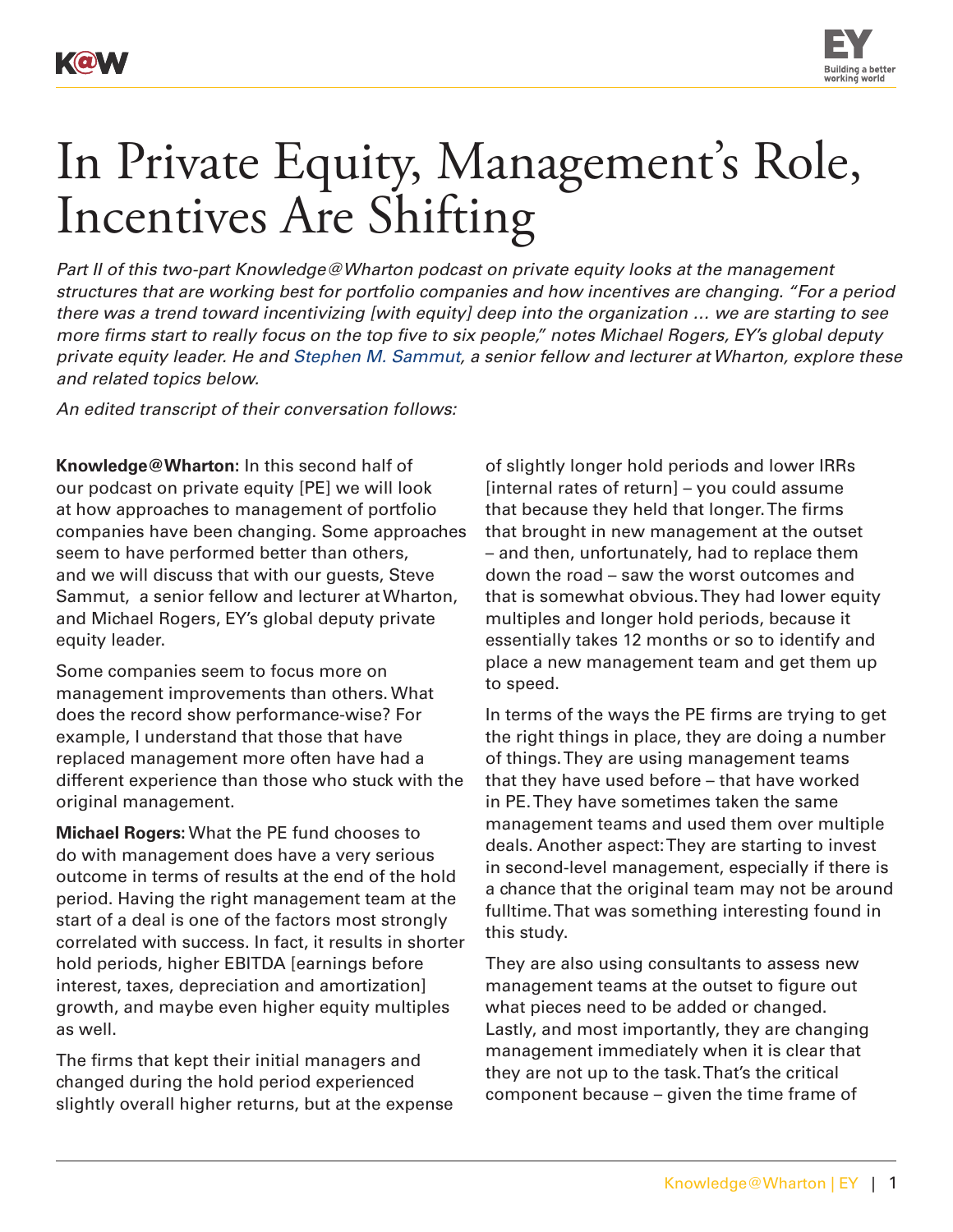



the holds of these deals – you just can't afford to either to go a couple years in a deal, take a year to get a new management team, and then install them and let them run. By that point you have already exhausted the primary part of your change-management period during your valuecreation phase. Those are some of the key issues we found from the study.

**Stephen M. Sammut:** One thing I would speculate on is, what is the necessity of changing the management team if you are a PE fund that has acquired the company from another PE fund? Perhaps in those cases the management team is where you need it to be and there is perhaps less hands-on [needed].

But if you are acquiring something from the open market the emphasis is on pre-deal management assessment and post-transaction performance acceleration, through either bringing in people from the private equity fund itself – in order to help improve management or replacing management – or using other sources of support. These are all very healthy trends. As somebody who teaches this material to students, who are always asking, "What courses do I need to take in order to become a private equity professional?" for years I have been saying do not ignore operations. This is not all financial transactions and now we have some evidence to support that recommendation.

**Knowledge@Wharton:** Some of the PE firms give top management more autonomy. Others act more as an operational partner. Is there one way that works better or is it all situational?

**Rogers:** That is a great debate in the PE community these days. Our research showed that just over a majority – 52% – followed what we would describe as a management-centric philosophy. These are folks who say, "Look, we install management and we will monitor. We will be partners. We will look over your shoulder at the numbers, of course, and we will give advice and maybe use our network to fill gaps in your management team. But you are really there to

run the business." And then we have others – the other 48% – made up of several different buckets of varying degrees of people that follow more of a model that Steve also alluded to – more of the operating partner model.

In many of these organizations these folks are now even bifurcating their businesses. They have maybe two sides of a business – it might be the deal side and then the operating or management side. In some cases some of the funds call them different names – call them different firms. And the idea here is that they analyze the company when they acquire it. Then they go in and they drop-ship executives into these roles. Many times they work for the fund. Sometimes they are outside consultants. But the idea is to get the best expertise they can on the ground.

Many of these companies are middle market entities – they may not be able to afford the very best supply chain person in the world, but maybe they could afford them quarter-time and maybe they could be dropped in from the fund to add expertise on a transition or something that is going on in the entity.

So, it is an ongoing debate. I think there is a little bit of a leaning towards using more operating partners than bringing in consultants types, but there is clearly still a majority that really lean on management and expect them to drive the operational process.

**Sammut:** One of the key lessons – and this was pointed out in the EY report – is that one size does not fit all. That is, firms are going to have to make a case-by-case determination as to just how much intervention is needed. Once you build your inhouse infrastructure to support operations, your bias is going to be toward finding opportunities that will utilize that capability. So we may end up seeing, two or three years from now, that this is neatly divided – or there has been a schism between these two philosophies – and some firms are exclusively operationally focused and others are perhaps more traditional in their approach to financial engineering.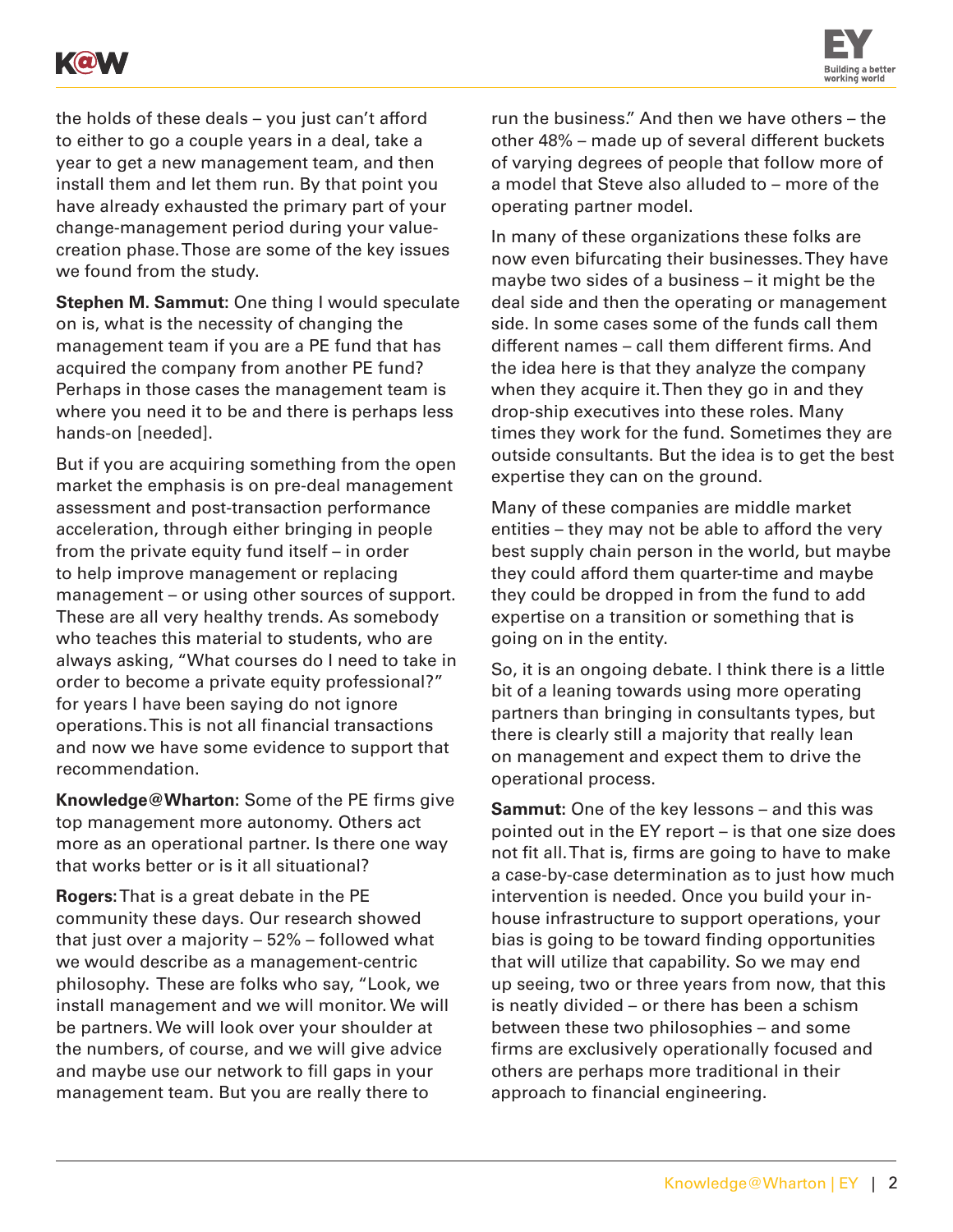



**Knowledge@Wharton:** What is happening around top management incentives?

**Rogers:** There are big changes in this aspect. Obviously, one of the key tenants of PE is alignment of interests. That is really what drives their model. Getting the GPs, the LPs, and management teams all on one page – the idea is if one makes money everyone is supposed to make money as well.

We're seeing now a shift in the way that PE firms are paying people. For a period there was a trend toward incentivizing deep into the organization. While the aggregate amount of equity remains essentially the same, we are starting to see more firms start to really focus on the top five to six people.

What we heard anecdotally when we did the interviews with a lot of the PE funds is that you do not want to pay people in a currency that they may not value. We think this is a trend we will probably see become more pronounced as time goes on.

If you think through it – if you have got a young professional in your organization that is more concerned with real life current time cash challenges – maybe raising a family or building a house or whatever – they may not put as much value on that equity as somebody at a little bit different stage in their career. So we are seeing a lot of the management teams looking through this and saying "where can we place our bets with five or six folks that can directionally change this business" as opposed to a little bit more of a spreading the peanut butter on the bread [evenly] kind of approach.

It seems to really be taking hold in a number of funds. They are starting to think, let's really super incentivize the folks who we know that can turn the dials and make this business run better. And let's appropriately award, but maybe through other mechanisms – through cash or bonus or restricted stock or something different – the folks that may not value the currency as much.

**Sammut:** This is a very important point because many of us find the allure of the Silicon Valley model of giving stock options all the way down to the pizza delivery guy as the way of incentivizing an organization. And while that may be true in the binary outcomes – either extraordinarily successful or complete loss is in venture capital – in PE, generally speaking, the currency, as Michael puts it, is seen very differently.

For top management, yes, it may be incentivization worth millions or many, many millions. But for the rank-and-file of the corporation, it is hardly life-changing at all. And people in operating companies come from a different culture. Current compensation is more the driver. So companies have to assess this very carefully and in those instances – where only the senior managers and the people who can make a difference are incentivized with ownership – that does put a burden on still creating a very participative culture among all employees. Because when you are making major changes in operating strategy and expectations, you still have to find ways of keeping people engaged. And sometimes that means just a better bonus structure as opposed to ownership and incentivization.

**Rogers:** What we are hearing from the funds is they are experimenting with a lot of different models, including compensation plans that are somewhat time-based – or clearly performancebased. [They might look at] liquidity options – even going so far as creating tracking stocks or other mechanisms to reward people that may not cause out-of-pocket equity dilution from the fund itself. So there is lot of creativity in this space and it seems to be a big trend.

**Knowledge@Wharton:** The study mentions that private equity is still delivering better results than public markets.

**Rogers:** We have found that over the now eightyear period that we have been doing these studies, we have been able to figure out that PE-backed companies have grown EBITDA at